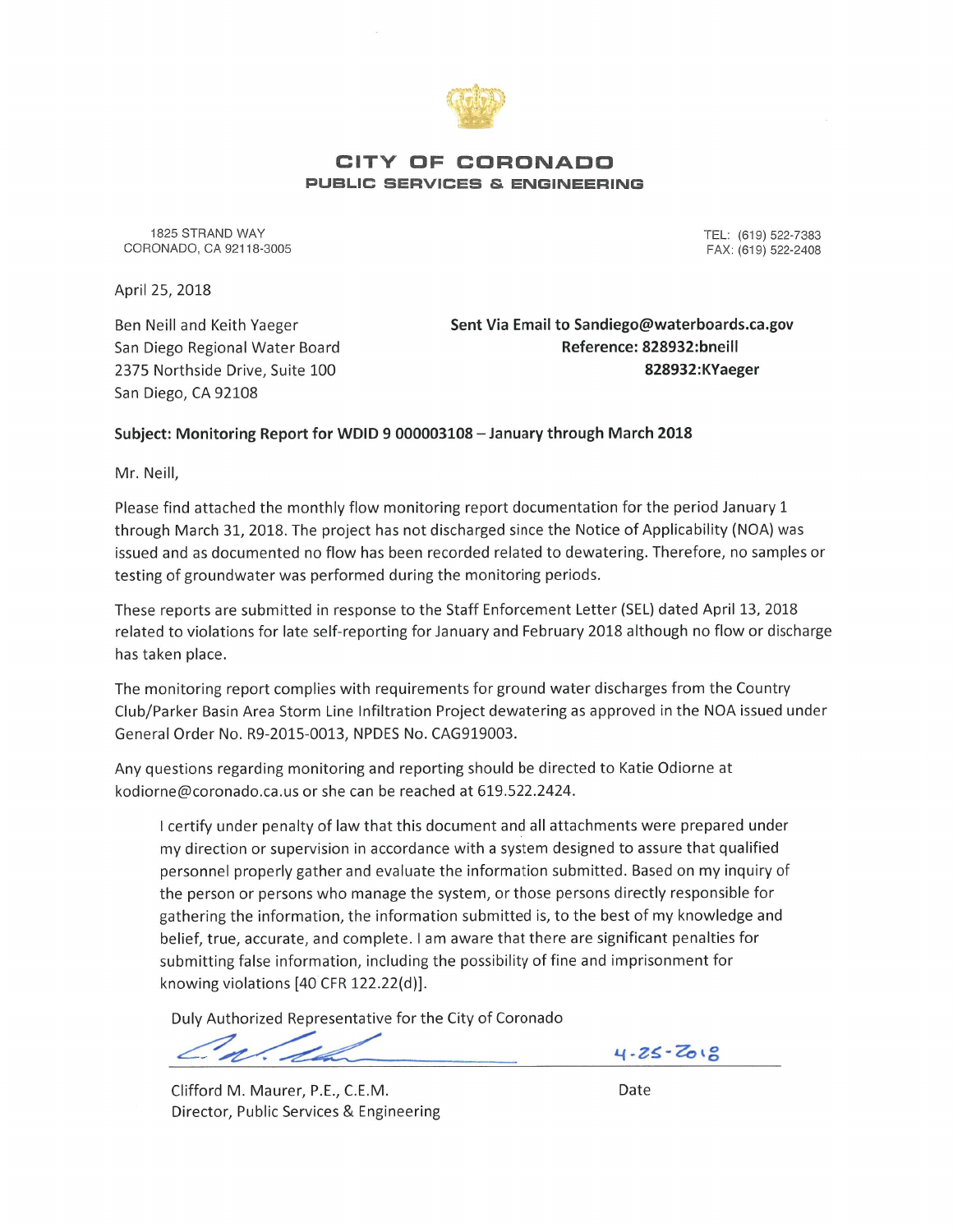C: Blair King, City Manager Katie Odiorne, Associate Engineer Kim Godby, Public Services Supervisor Rosanna Lacarra, LaRoc Environmental

## Attachments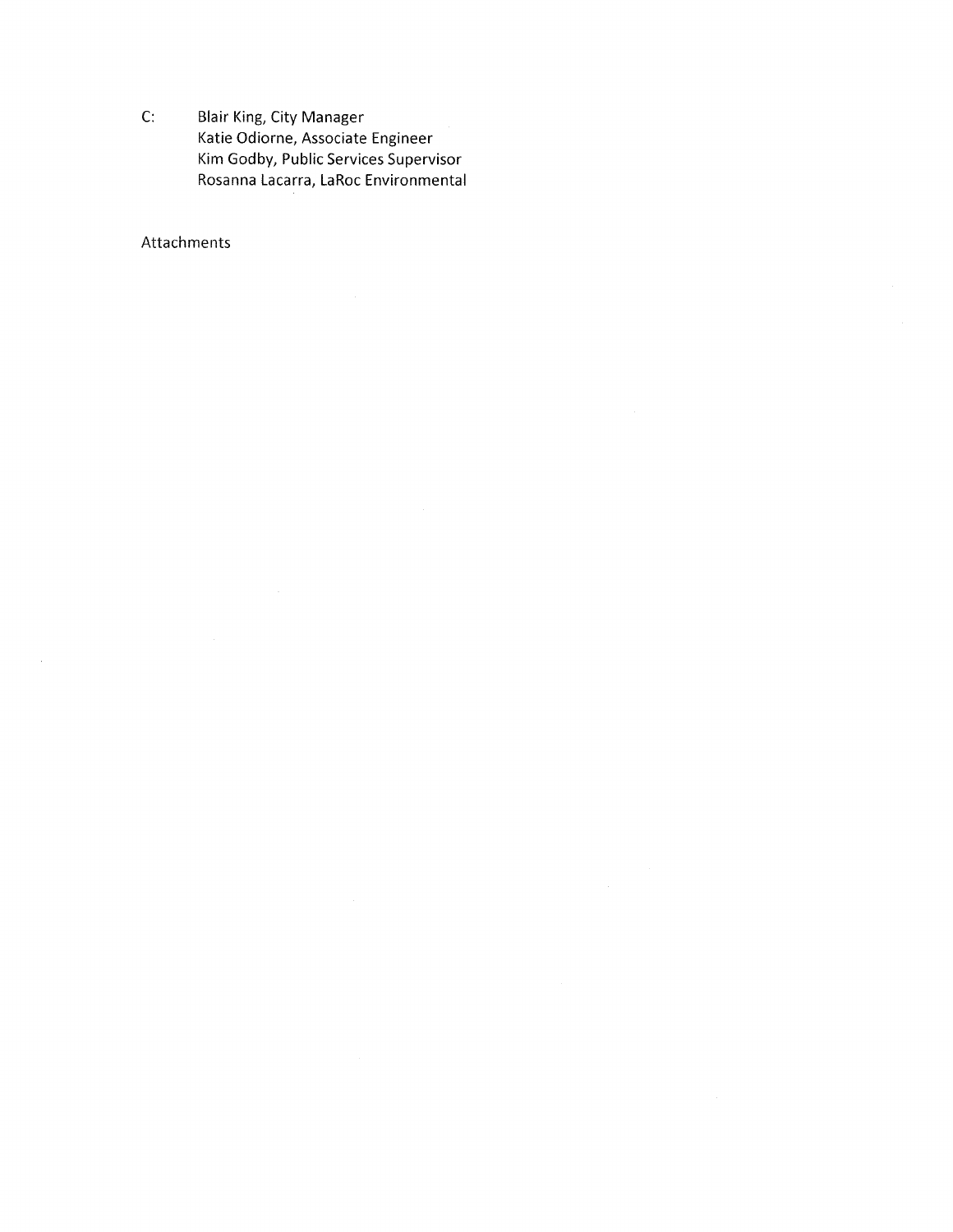

# CITY OF CORONADO PUBLIC SERVICES & ENGINEERING

1825 Strand Way CORONADO, CALIFORNIA 92118-1510

TEL: (619) 522-7380 FAX: (619) 435-4479

April 19,2018

San Diego Regional Water Quality Control Board 2375 Northside Drive, #100 San Diego, CA 92108

## SUBJECT: City of Coronado - Designation of Duly Authorized Representative for NPDES Orders

To Whom It May Concern:

The City of Coronado has prepared this letter to provide formal notification of the Duly Authorized Representative designation, as applicable, by the principal executive officer (City Manager) in accordance with Standard Provision or Special Provisions in San Diego Regional Water Quality Control Board, State Water Resource Control Board, and United States Environmental Protection Agency NPDES Permits.

The Duly Authorized Representative is designated as the Director of Public Services and Engineering and he/she may sign and certify all applications, reports, correspondence, or information on behalf of the City of Coronado as of April 19, 2018 until formally revoked in writing.

Respectfully submitted,

 $\Omega$ -

Blair King City Manager CityofCoronado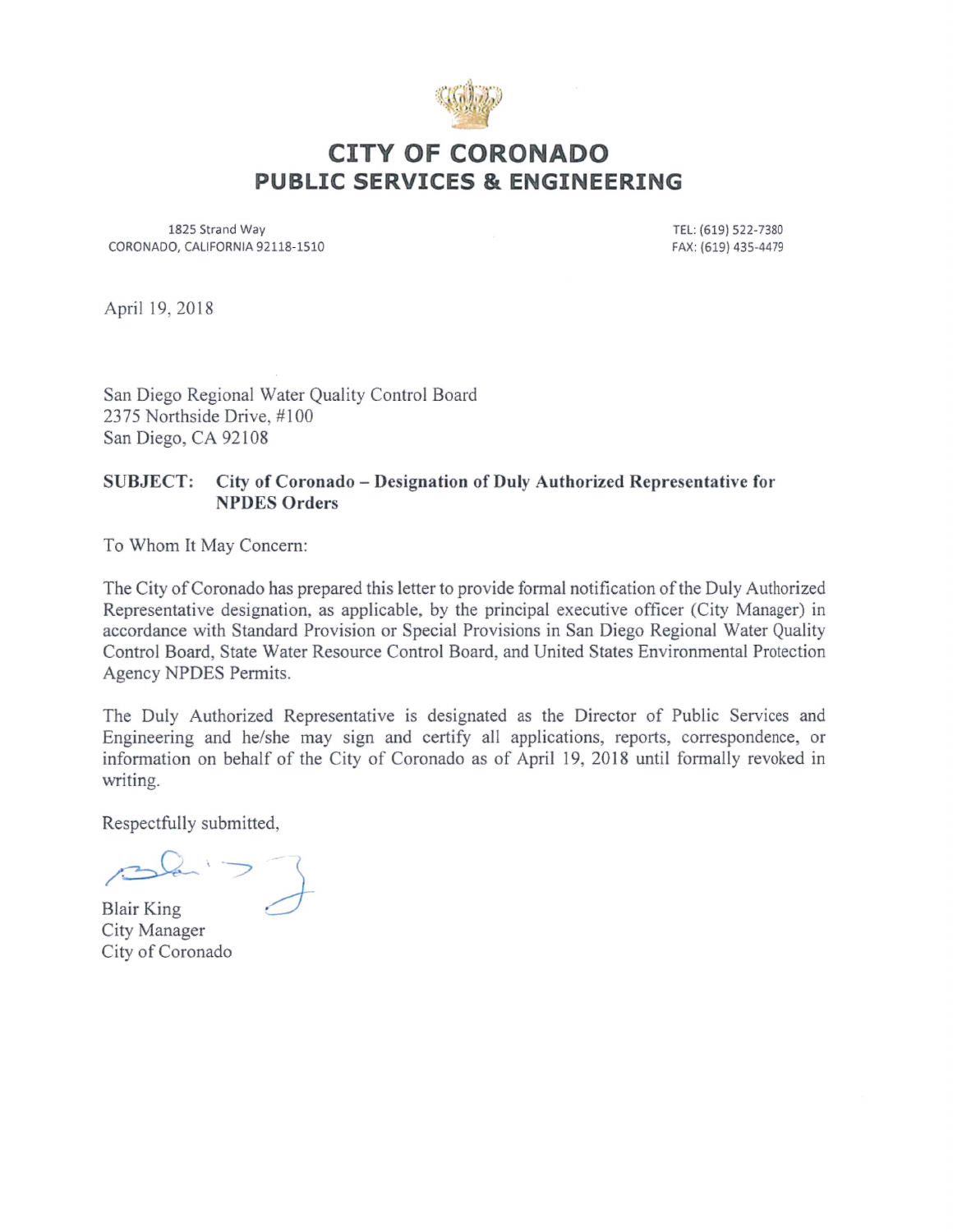31

 $\overline{0}$ 

## City of Coronado Country Club/Parker Basin Area Storm Line Infiltration Project

| Order No. R9-2015-0023, NPDES No. CAG919003 Monitoring and Reporting |               |  |
|----------------------------------------------------------------------|---------------|--|
| <b>Flow Rate Reporting</b><br>(MGD)                                  | 828932:bneill |  |
| Flows are metered and recorded during non-rain event days            | Page $-3$ -   |  |
| Month:<br>Jan. 2018                                                  |               |  |
| Day:                                                                 |               |  |
| $\mathbf 0$<br>$\mathbf{1}$                                          |               |  |
| $\overline{c}$<br>$\mathbf 0$                                        |               |  |
| 3<br>0                                                               |               |  |
| $\mathbf 0$<br>4                                                     |               |  |
| 5<br>$\mathbf 0$                                                     |               |  |
| $\overline{0}$<br>6 <sup>1</sup>                                     |               |  |
| $\overline{7}$<br>$\overline{0}$                                     |               |  |
| $\overline{\text{o}}$<br>8                                           |               |  |
| 9<br>$\mathbf 0$                                                     |               |  |
| 10<br>$\mathbf{O}$                                                   |               |  |
| 11<br>$\mathbf 0$                                                    |               |  |
| 12<br>$\mathbf 0$                                                    |               |  |
| 13<br>$\overline{\text{o}}$                                          |               |  |
| 14<br>$\overline{0}$                                                 |               |  |
| 15<br>$\overline{0}$                                                 |               |  |
| $\mathbf 0$<br>16<br>17                                              |               |  |
| $\mathbf 0$<br>$\overline{0}$                                        |               |  |
| 18<br>19<br>$\mathbf 0$                                              |               |  |
| 20 <sub>1</sub><br>$\overline{O}$                                    |               |  |
| $\overline{0}$<br>21                                                 |               |  |
| 22<br>$\mathbf{O}$                                                   |               |  |
| 23<br>$\mathbf{O}$                                                   |               |  |
| 24<br>$\sigma$                                                       |               |  |
| 25<br>$\mathbf 0$                                                    |               |  |
| 26<br>$\mathbf 0$                                                    |               |  |
| 27<br>$\mathbf 0$                                                    |               |  |
| $\overline{0}$<br>28                                                 |               |  |
| $\overline{0}$<br>29                                                 |               |  |
| 30 <sup>°</sup><br>$\Omega$                                          |               |  |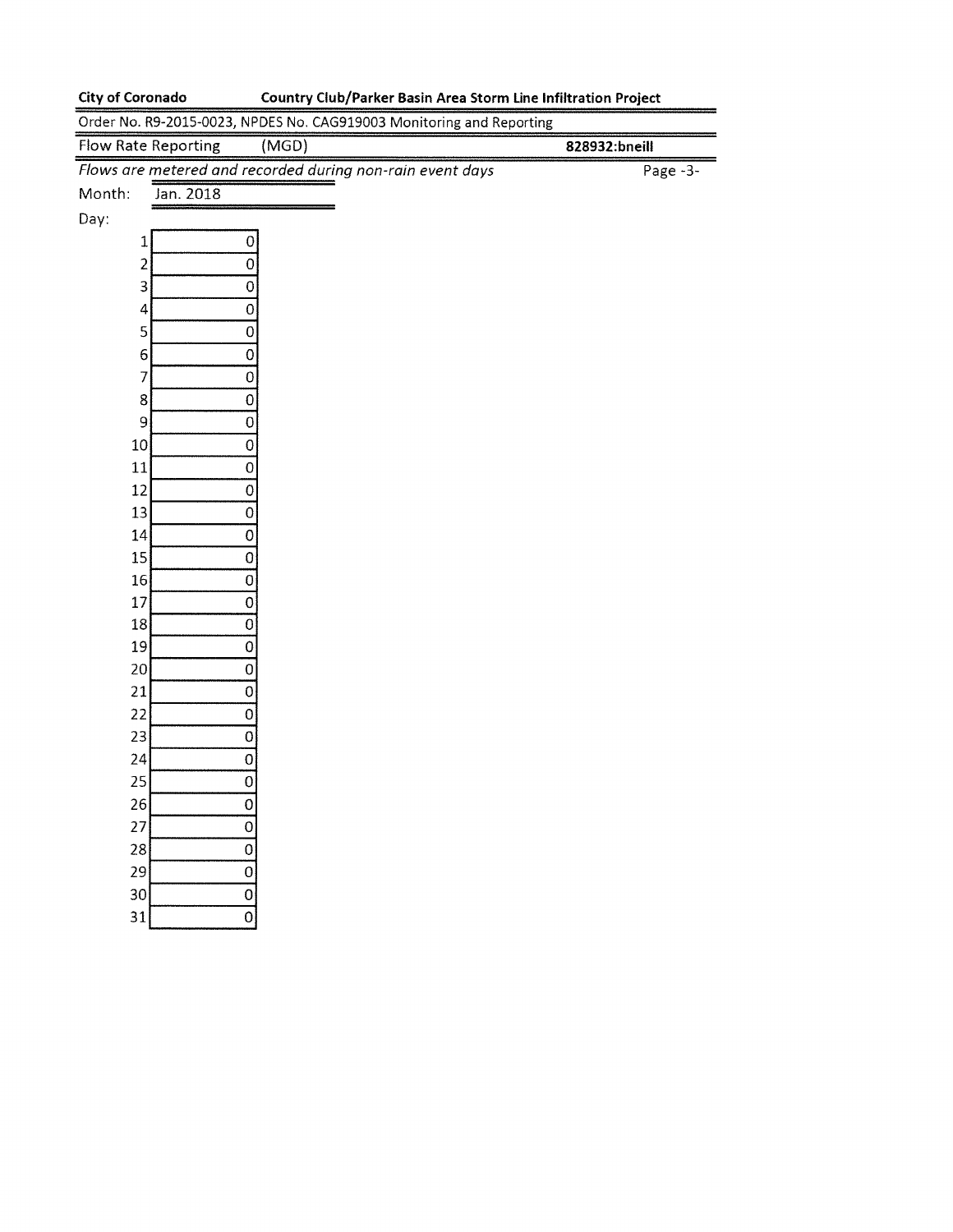18 19 20 21 22 23 24 25 26 27| 28| 291 N/A 30| N/A 31| N/A  $\overline{0}$  $\overline{0}$  $\overline{\overline{o}}$ 01  $\overline{0}$  $\overline{\overline{0}}$  $\overline{0}$  $\overline{0}$  $\overline{0}$  $\overline{0}$  $\overline{0}$ 

## City of Coronado Country Club/Parker Basin Area Storm Line Infiltration Project

Order No. R9-2015-0023, NPDES No. CAG919003 Monitoring and Reporting Flow Rate Reporting (MGD) 828932:bneill Flows are metered and recorded during non-rain event days Month: Feb. 2018 Day:  $\mathbf 1$ Page -3- 2 3 4 5 6 7 8 9 10 11 12 13 14 15 16 17 0  $\overline{0}$  $\overline{0}$  $\overline{0}$ 0  $\overline{0}$  $\overline{0}$ 0  $\overline{0}$ 0  $\overline{0}$  $\overline{0}$  $\overline{0}$  $\overline{0}$  $\overline{0}$ 0  $\overline{0}$